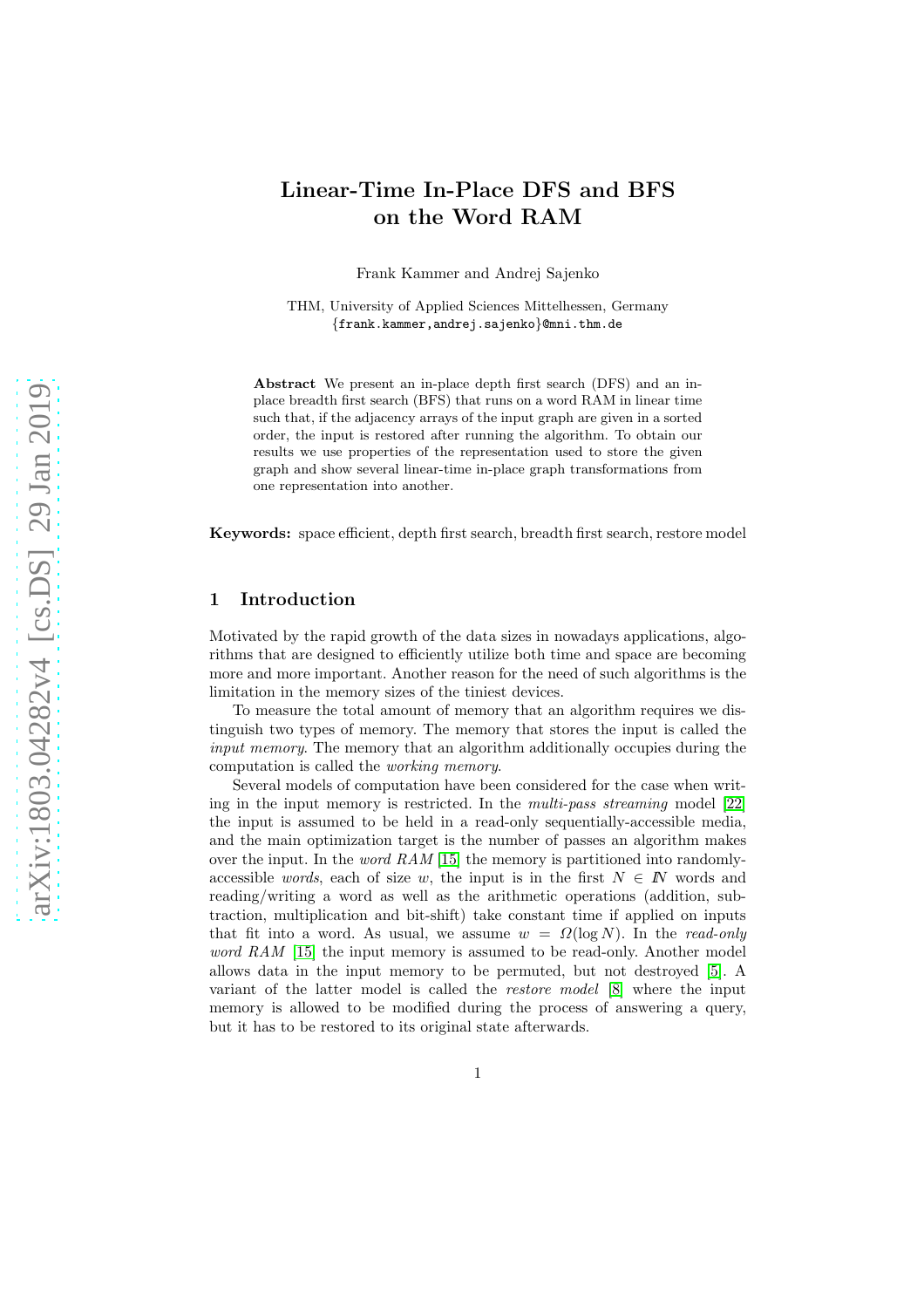There are several algorithms for the read-only word RAM, e.g., for sorting [\[4](#page-15-2)[,23\]](#page-16-2), geometric problems [\[1,](#page-15-3)[3\]](#page-15-4), or graph algorithms [\[2](#page-15-5)[,7](#page-15-6)[,10,](#page-16-3)[12,](#page-16-4)[17](#page-16-5)[,18](#page-16-6)[,19\]](#page-16-7). Unfortunately, most of the algorithms on  $n$ -vertex graphs (including *depth first* search (DFS) and breadth first search (BFS)) have to use roughly  $\Omega(n)$  bits of working memory in the read-only RAM model since there is a lower bound for the reachability problem, i.e., the problem to find out if two given vertices of a given graph are in the same connected component. The lower bound essentially says that we can solve reachability in polynomial time only if we have roughly  $\Theta(n)$  bits of working memory [\[11\]](#page-16-8).

Our focus is to find space-efficient algorithms, i.e., algorithms that 1.) run (almost) as fast as the best known algorithms for the problem without any space limitations and that 2.) use space economically. To bypass the lower bound we consider in-place algorithms. An in-place algorithm  $[9]$  can use the input memory and the working memory for writing, and the result of the algorithm may be written to the input or can be sent to an output stream. Moreover, the working memory size is restricted to  $O(1)$  words. Sorting algorithms like heapsort and bubblesort are classic examples of in-place algorithms.

Usually, one runs several computations on a given graph. To allow the input to be reused for further computations, we want to run our algorithms on the weak restore word RAM, i.e., given the input in a specific representation, as for example the sorted representation in the next section, it can be restored.

Graph algorithms usually do not specify the input format of a given graph since linear time and a linear number of words in the working memory are sufficient to convert between any two reasonable adjacency-list representations e.g., reorder the adjacency arrays with radix sort. However, since we focus on linear-time in-place algorithms for DFS and BFS in the weak restore word RAM, we have to be more specific about the input format. Implementing an in-place algorithm on the weak restore word RAM model where the working memory is limited and the input memory must be restored, a trick is to use the redundancy in the input representation. Thus, the size of the input representation is very crucial. In the following, let n and m be the number of vertices and edges, respectively, of the given graph.

We are not aware of a linear-time DFS or BFS that runs in-place or uses this model. However, Chakraborty et al. [\[6\]](#page-15-7) introduced another model where the adjacency arrays of a graph can be only rotated, but a restoration is not required. In their model, they recently showed that one can run an in-place DFS and a BFS in  $O(n^3 \log n)$  time on an arbitrary graph. The space required to represent the graph is not mentioned explicitly, but based on their description they require at least  $(n+2m+\min\{n,m/w\})$  words for undirected graphs since each undirected edge is stored at both endpoints and since an adjacency array is used for each vertex where the size of the array must be known. Moreover, their representation for directed graphs uses at least  $(2n+2m+2\min\{n,m/w\})$ words since adjacency arrays for in- and out-edges are stored for each vertex.

We use the weak restore word RAM to show linear-time, in-place algorithms for both DFS and BFS that runs on a graph with a representation consisting of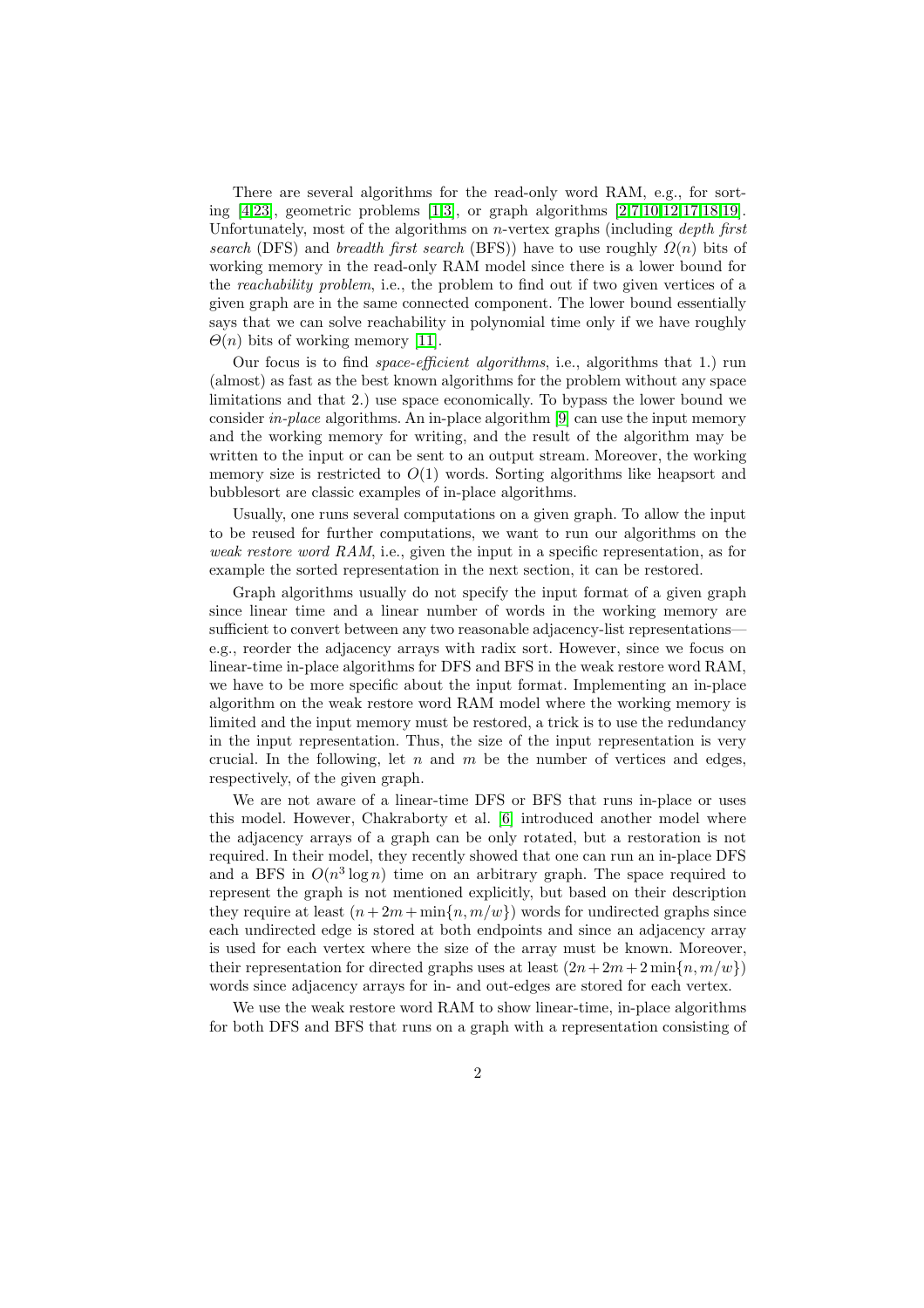only  $(n+m+2)$  words on directed graphs and  $(n+2m+2)$  words on undirected graphs (each undirected edge occurs at both endpoints). To operate efficiently on that compact representation and to have also some kind of redundancy, we assume that the order and the content of the adjacency arrays are sorted as defined more precisely in the next section.

## 2 Representation

To show our results we use different representations of the given  $n$ -vertex graph  $G = (V, E)$  with  $V = \{1, \ldots, n\}$  that all need the same amount of memory. We next present different graph representations.

In our sorted standard representation (Fig. [1\)](#page-3-0), we first store the number of vertices and a *table of pointers T* with one pointer per vertex that points to the adjacency array of the vertex. Subsequently, we store the total length of the adjacency arrays. We additionally assume for the sorted standard representation that the adjacency array of vertex  $i$  is stored before the adjacency array of vertex  $i+1$  for all  $i=1,\ldots,n-1$  and that all vertices inside an adjacency array are also stored in ascending order. If the adjacency array of a vertex is not given in ascending order, then it can be sorted using an in-place linear-time radix sort [\[14\]](#page-16-10). However, in this case, we cannot restore to the representation of the given graph.

This representation is economical in space and implicitly contains the information to compute the degree of each vertex  $v \in V$ . The degree deg(v) of a vertex  $v$  equals the length of its adjacency array, and since the adjacency array of a vertex v is written directly before the adjacency array of a vertex  $v + 1$ , the degree of v equals the pointer differences of  $T[v]$  and  $T[v+1]$  for all  $v \in V \setminus \{n\}$ . For the last vertex  $v = n$  the degree equals the difference of the pointer  $T[v]$ and the total length of the array  $n + m + 2$  with  $n = A[0]$  and  $m = A[n + 1]$ . If a vertex  $v \in V \setminus \{n\}$  has degree zero, then its adjacency array is empty and therefore  $T[v]$  and  $T[v+1]$  point at the same position.

For our DFS described subsequently, we require to encode information like the state of visited and unvisited vertices. To be able to do this we transform the sorted standard representation first into a so-called adjacency-array beginpointer representation or short the begin-pointer representation and finally into a so-called swapped begin-pointer representation.

We obtain the *begin-pointer representation* (Fig. [2\)](#page-3-1) (Lemma [1\)](#page-2-0) by taking the sorted standard representation and replacing each vertex name v in the adjacency arrays by a pointer to the beginning of the adjacency array of vertex  $v$ . Since a vertex of degree zero does not have an adjacency array, we cannot create a pointer into it. In this case we keep the vertex name, but we mark such a vertex by replacing its pointer in the table T by a self reference, i.e., set  $T[v] = v$ .

<span id="page-2-0"></span>Lemma 1. There is an in-place transformation from the sorted standard representation to the begin-pointer representation that runs in linear time.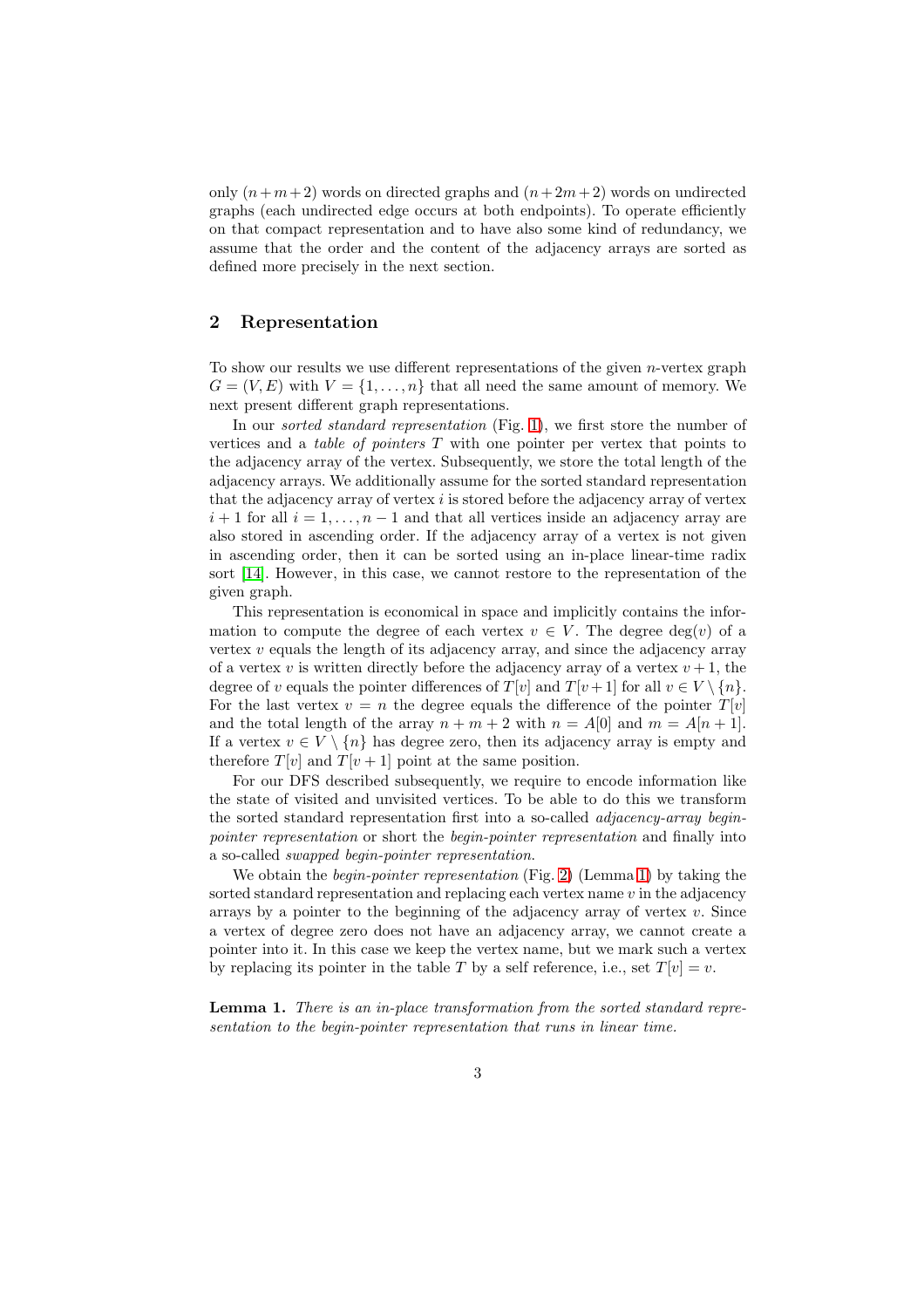Proof. The begin-pointer representation can be computed very easily. Iterate over all adjacency arrays and replace each entry  $A[i] = T[A[i]]$ , with  $i \in \{n +$  $2, \ldots, n + m + 2$ }. Also set  $T[v] = v$  for each vertex v of degree zero. □

In the begin-pointer representation we can jump from one adjacency array into another, but lack the ability to find out the vertex name of the adjacency array in constant time if we jump into it using some edge. To resolve this issue we use the swapped begin-pointer representation (Fig. [3\)](#page-3-2) where we swap the first adjacency pointer of a vertex  $v$  by  $v$  and move the pointer stored there into the table  $T$  of position  $v$  (Lemma [2\)](#page-3-3). In this representation we are still able to access the moved pointer by a lookup at  $T[v]$ , and know immediately to which vertex the adjacency belongs to.

<span id="page-3-3"></span>Lemma 2. There is an in-place transformation that swaps and unswaps a representation in linear time.

*Proof.* Clearly, we can swap a representation by iterating once through  $T$  and setting  $T[v] = A[p]$ , with  $p = T[v]$  for  $\forall v \in V : v \neq T[v]$ , and setting  $A[p] = v$ . To unswap a representation, iterate over all adjacency arrays to find all the vertex names  $v = A[i] : v \neq T[v]$  for  $i \in \{n+2,\ldots,n+m+2\}$  and reverse the swap by setting  $A[i] = T[v]$  and  $T[v] = i$ . □



<span id="page-3-0"></span>**Figure 1.** Sorted standard representation of a graph with m undirected or  $2m$  directed edges.



<span id="page-3-1"></span>Figure 2. Begin-pointer representation of the graph from Fig. [1.](#page-3-0) Every adjacency array entry v is replaced with the pointer  $p = T[v]$  to the first position of v's adjacency array.



<span id="page-3-2"></span>Figure 3. Swapped begin-pointer representation of the graph in Fig. [1.](#page-3-0)

It remains to describe how to restore the sorted standard representation (Lemma [3\)](#page-4-0). If the given representation is not swapped, then make it swapped.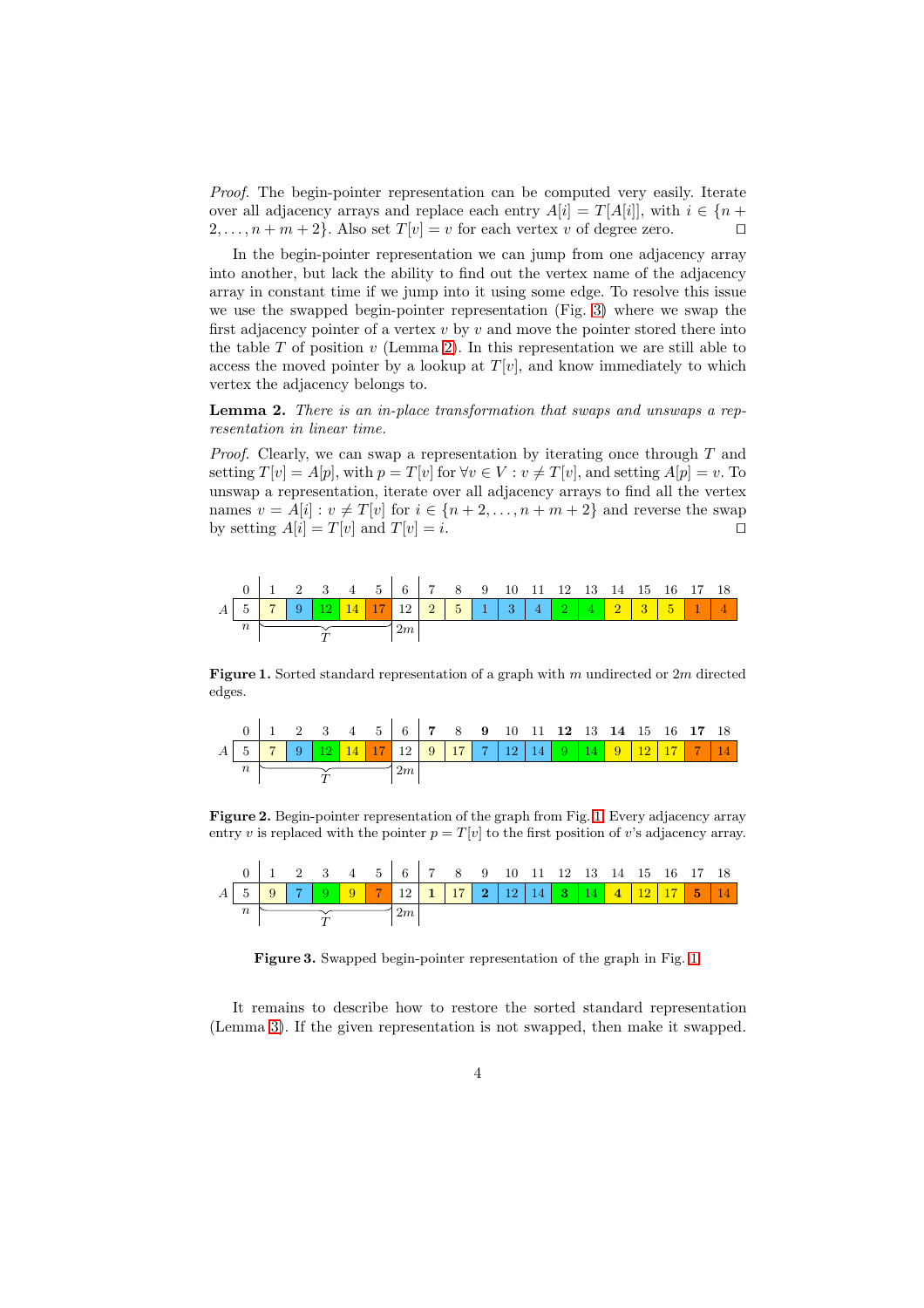Iterate then over all adjacency arrays and replace each pointer that is not a vertex name by the vertex name it points at. Finally, unswap the representation and correct the entries of the vertices having degree zero.

<span id="page-4-0"></span>Lemma 3. There is an in-place transformation from the begin-pointer representation to the sorted standard representation that runs in linear time.

Proof. In the first step replace the pointers in the adjacency entries by the vertex name they point at, i.e., for all  $i \in \{n+2,\ldots,n+m+2\}$  with  $n < A[i]$  set  $A[i] = A[A[i]]$ . Now do the same in the array T, i.e., for all  $i \in \{1, ..., n\}$  set  $T[i] = A[T[i]]$ . At this point all the pointers are replaced by vertex names and it remains to unswap the representation. Iterate over all adjacency arrays and, beginning with the first vertex  $v = 1, \ldots, n$  with  $T[v] \neq v$ , look for a position p with  $v = A[p]$  and set  $A[p] = T[v]$  and  $T[v] = p$ . Now it remains to restore the vertices of degree zero, which we do by iterating with  $i = \{1, \ldots, n\}$  over T and remember the last  $i' = i$  with  $T[i] > n$ . Whenever encountering an entry  $T[i] = i$  set  $T[i] = i'$ . ⊓⊔

## 3 Depth-First Search

Usually a DFS is only an algorithmic scheme how a graph can be explored step by step and does nothing useful. Its usefulness comes in combination with additional computational steps that are defined by a user for a specific application. These steps can be encapsulated in functions that we call user-implemented functions.

To introduce the user-implemented functions pre- and postprocess as well as pre- and postexplore we start to sketch their usage in a standard DFS. Initially all vertices of a graph are unvisited, also called white. The algorithm starts by visiting a start vertex  $u$ . Whenever a DFS visits a vertex  $u$  for the first time it colors u gray to mark it as visited and executes preprocess(u). For each outgoing edge  $(u, v)$  of u, it first calls preexplore $(u, v)$  and second visits vertex  $v$  if  $v$  is white. When finally  $v$  has no outgoing white neighbors, it marks v as done by coloring it black and calls  $postprocess(v)$  and backtracks to the parent u. After backtracking from v to u the algorithm calls postexplore $(u, v)$ .

By using suitable implementations for the four user-implemented functions, the user knows exactly how the exploration takes place and can easily output, e.g., the vertices in pre-, post-, or inorder with respect to the constructed DFS tree. Not every DFS algorithm supports all these functions. Thus, we can also measure the usefulness of a DFS implementation by the number of supported functions.

To obtain a linear-time in-place DFS on directed graphs, we cannot support calls of the functions preexplore and postexplore, which are often not necessary, i.e., to compute pre- and post-order.

We now start the description of our DFS algorithm where we expect the graph being given in the swapped begin-pointer representation. Our goal is to encode two information in the representation, but with the knowledge that we have to restore the representation later. First, we need to encode the color of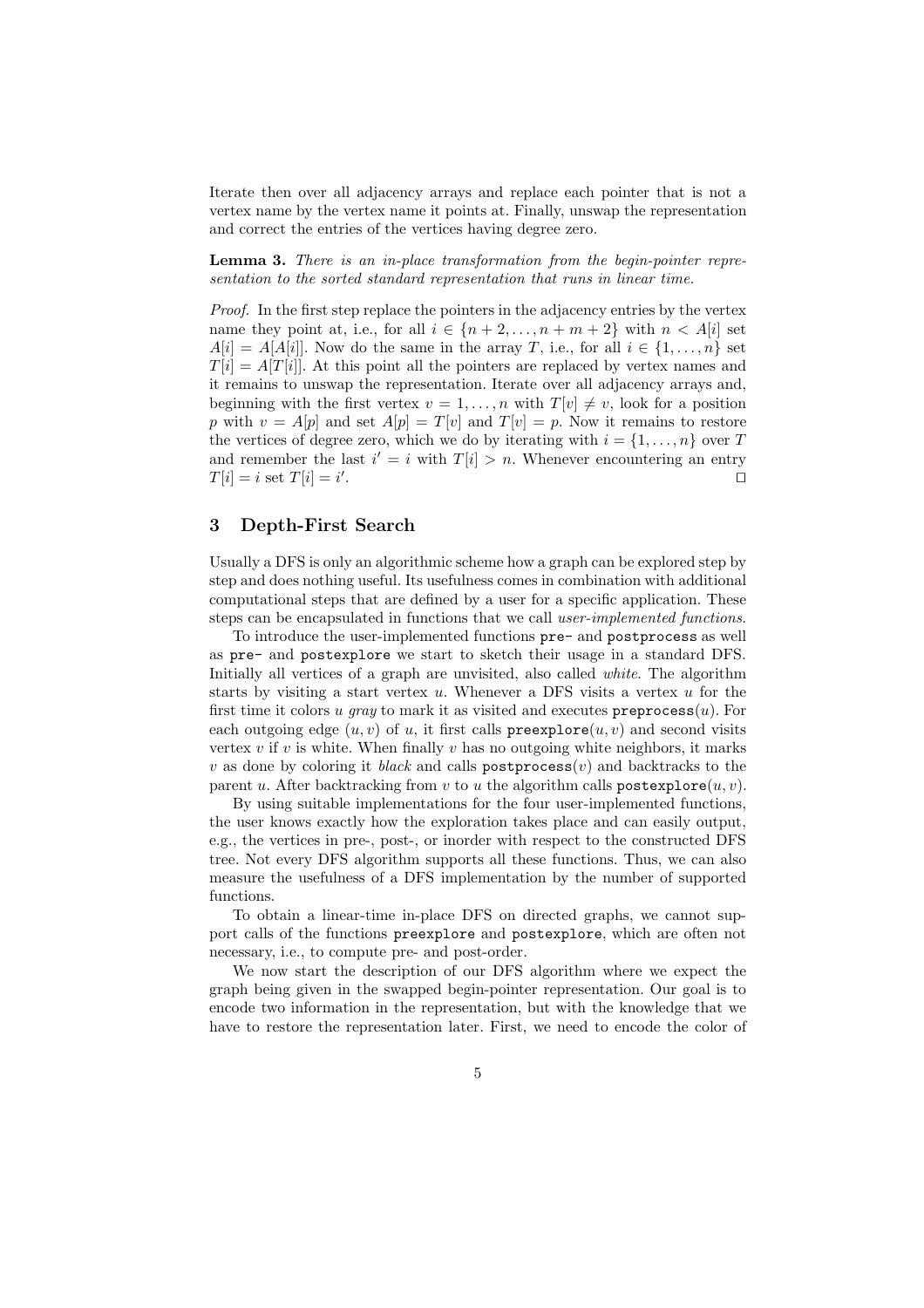each vertex. Instead of encoding all three colors we use only the colors white and gray-black (as gray or black). Second, we require to encode the path that we took to reach a vertex such that we are able to backtrack to a parent vertex and continue the exploration from there.

For simplicity, we first assume that every vertex of the directed graph has at least two neighbors, and we so can conclude that every pointer in the adjacency arrays points at a position storing a vertex name  $v \in V = \{1, \ldots, n\}$ . Afterwards we show how to handle degree zero and one vertices.

#### 3.1 Handling Vertices of Degree at Least Two

Our idea is to store the colors of the vertices implicitly by using the following invariant: A vertex  $v$  is white exactly if the first pointer  $p$  in the adjacency array of v, which is stored in  $T[v]$ , points at a value at most n, i.e.,  $A[p] \leq n$ . By our conclusion this is initially true for all vertices.

We next want to enable the algorithm to backtrack from a visited vertex to its parent. Whenever a DFS takes a path from a vertex  $u$  to a vertex  $v$  it has to return to the vertex u from v, i.e., backtrack from v to u, if all white neighbors of  $v$  are visited. Our idea is to reverse the path from vertex  $u$  to the vertex  $v$ whenever we visit a white vertex  $v$  by using so-called *reverse pointers*. In other words, the idea is to turn the pointer to  $v$  in  $u$ 's adjacency array to a pointer to  $u$  in  $v$ 's adjacency array.

Now we describe the construction of a reserve pointer in detail. See also Fig. [4.](#page-6-0) Assume that our DFS currently visits a vertex  $u$ , and we iterate through  $u$ 's adjacency array. Iterating over  $u$ 's adjacency array, e.g., at a position  $p$ , we find a pointer q pointing into an adjacency array of a white vertex  $v = A[q]$ . Inside v's adjacency array the first pointer that we have to inspect is  $q' = T[v]$ . Because we know that we left from position  $p$  to  $q$  to reach  $v$ , we want to store a pointer to p as a reverse pointer from v to u. (Returning to u, the algorithm can continue exploring u's adjacency array from  $p + 1$ .) We store p inside  $T[v]$ . The pointer  $p$  is now the reverse pointer from  $v$  to  $u$ . Naively doing so we overwrite the pointer  $q'$ . This would cause an information loss. Therefore, we have to find a new location for  $q'$ . What we can observe is that when using the reverse pointer, we can restore the original pointer from  $u$  to  $v$  such that we do not need to keep the pointer q in  $A[p]$  (part of u's adjacency array) as long as we have the reverse pointer. Hence, we use  $A[p]$  as a temporary location to store  $q'$ . Note that  $q'$  is still accessible from v by following the reverse pointer stored in  $T[v]$ .

In the example above we showed how to visit a vertex from a position  $p$ . If  $p$ is not the first position of u's adjacency array the creation of a reverse pointer that points at p has a nice side-effect: The vertex  $v$  becomes gray-black since the value stored in  $T[v]$  points at a value larger than n.

What if  $p$  is the first position in u's adjacency array? Then we encounter two problems. To handle the problems, recall that a reverse pointer of a vertex v is always stored in  $T[v]$ . In this scenario the reverse pointer  $p = T[v]$  points to the first position of an adjacency array that stores a vertex name  $u = A[p]$ . The first problem is that  $v$  is no longer white because  $p$  is the position of a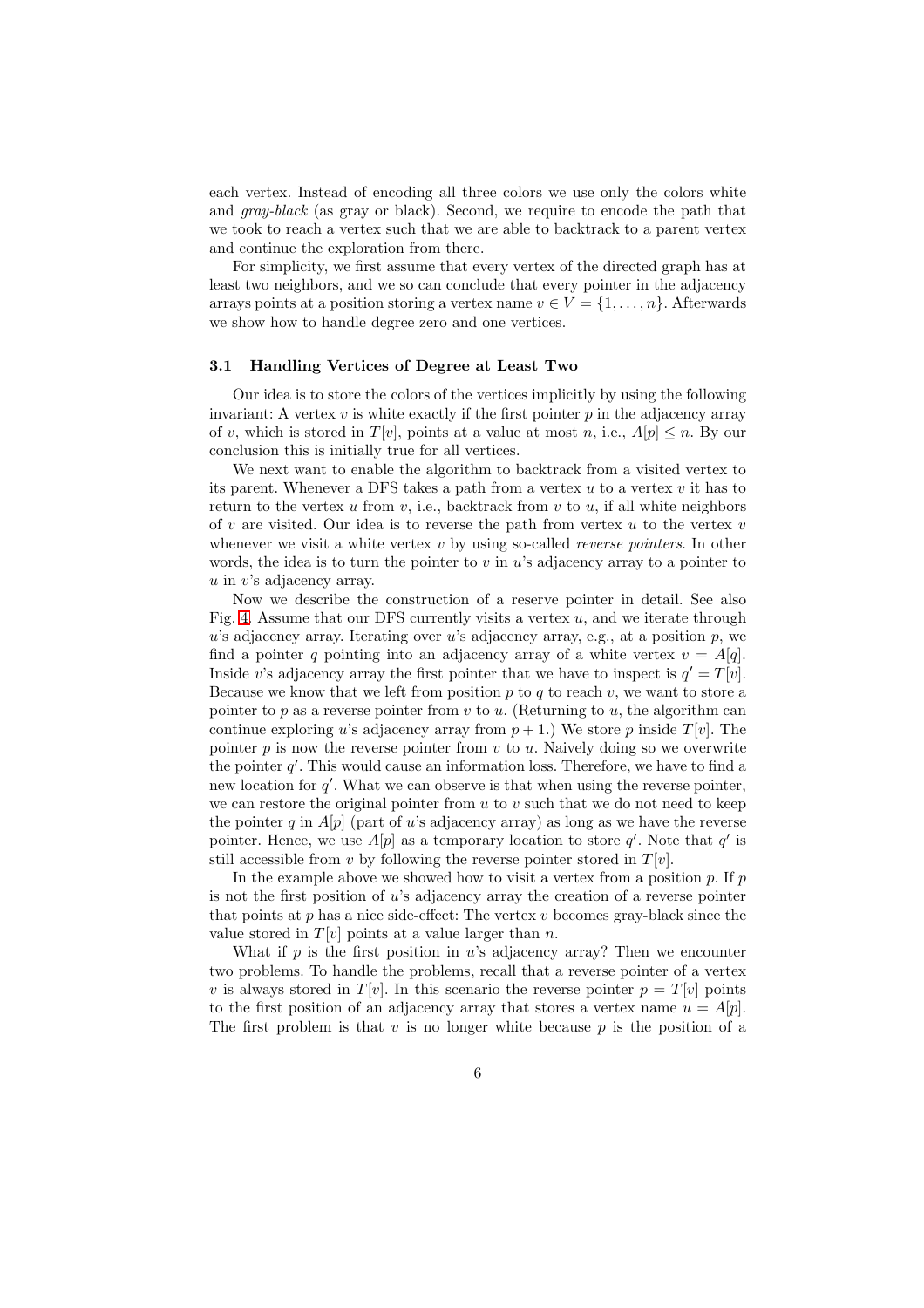

<span id="page-6-0"></span>Figure 4. The figure shows the state before (left) and after (right) creating a reverse pointer. The squares at the top are locations in  $T$  and the array bellow of each square of T is the adjacency array of the vertex written on the top. The variables  $u, v, v'$  are vertices and  $p, q, q' \geq n + 2$  are array positions / pointers. Normal arrows are pointers from an adjacency array into another and dashed arrows are reverse pointers.

value at most  $n$ . The second problem arises when we try to temporary store the pointer  $q' = T[v]$  to  $A[p]$ , which stores the vertex name u in our swapped representation. Alternatively, storing the pointer  $q'$  in  $T[u]$  overwrites the reverse pointer of vertex  $u$ , unless  $u$  is the start vertex.

We avoid both problems by never leaving a vertex from the first position of its adjacency array. If we have to visit a vertex by following the first pointer stored at the first position p, i.e, stored in  $T[u]$  with  $u = A[p]$ , then we first swap the pointers in  $T[u]$  and  $A[p+1]$  and follow afterwards the pointer stored at the second position  $p + 1$ . Since the pointers in our adjacency arrays are stored in ascending order, we can check if we have swapped pointers. Whenever we return to a vertex that we left from a second position  $p$  in its adjacency array and the value stored at p is smaller than the value in  $T[u]$  with  $u = A[p-1] \wedge 1 \le u \le n$ , we swap the pointers in  $A[p]$  and  $T[u]$  back, and follow the pointer at position p to the second vertex. This ensures that we never leave from the first adjacency position of a vertex and thus never have to store a reverse pointer pointing to a first adjacency position.

We have shown how to create reverse pointers; now it remains to describe how to remove them again. After exploring every neighbor of a vertex  $v$ , our algorithm finds the start of the adjacency array of vertex  $v''$ , i.e., we find a position q'' with  $1 \leq A[q''] \leq n$  (or q'' is the end of the whole array A). Note that  $v'' = v + 1$ , but we do not know v at this point and thus, we cannot search for  $v + 1$ . Now, we need to backtrack and thus find the reverse pointer of v. We find the reverse pointer  $p = T[v]$  by iterating backwards until we find a position q with  $A[q] \leq n$ . In fact, then  $A[q] = v$ . Now we move the temporary stored pointer  $q' = A[p]$  into  $T[v]$  again, and restore the original pointer to v at position p by setting  $A[p] = q$ . However, this turns v into a white vertex again, which we solve by incrementing the first pointer  $q' = T[v]$  of v by one such that the pointer points to a position storing a value larger than  $n$ . Since we assume a degree of at least two for all vertices the incrementation has the effect that the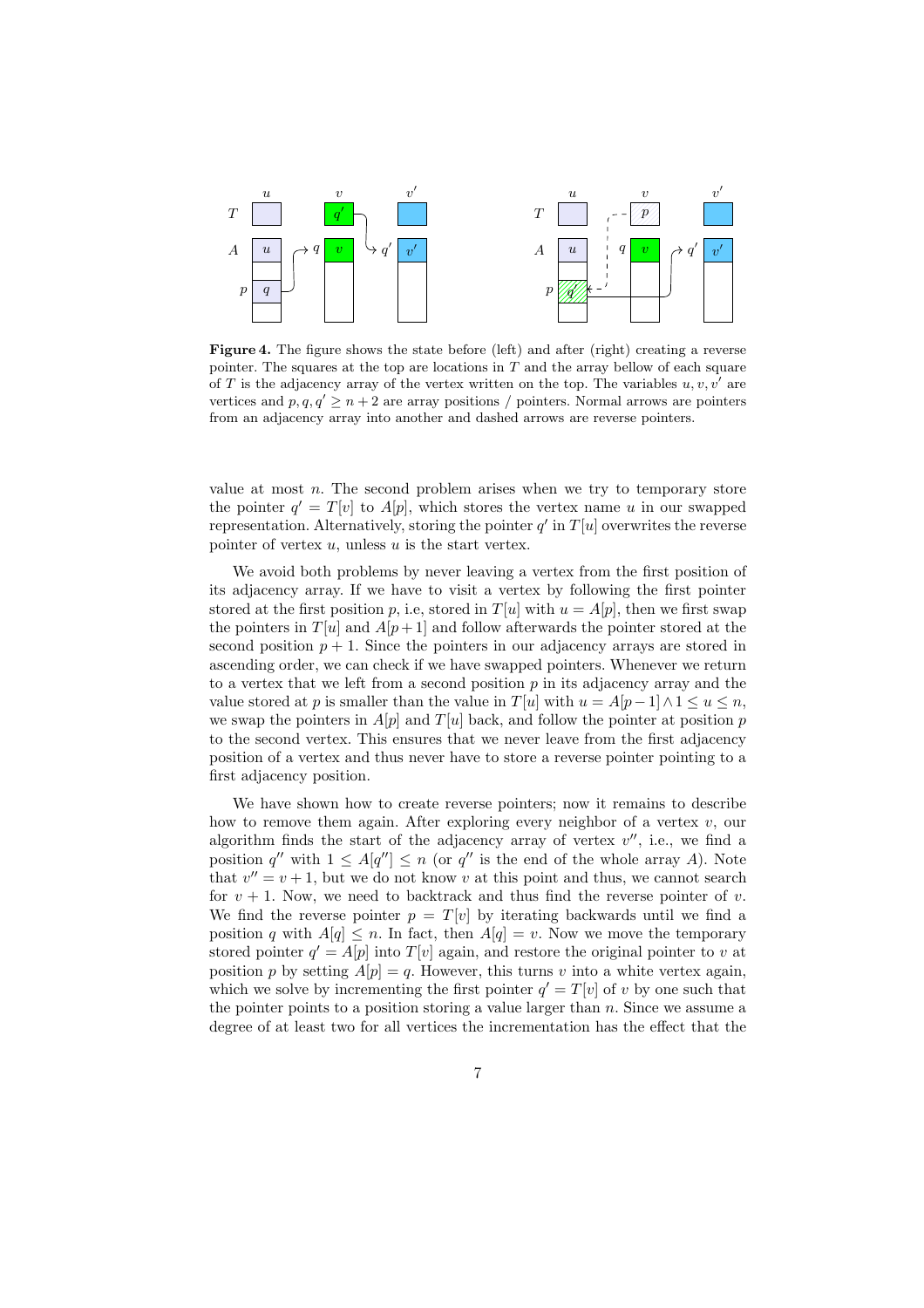pointer points at a value strictly greater than  $n$ . The incrementation is easily reversible such that the restoration is trivial.

Before we present the remaining details of our algorithm, we summarize the possible modifications in  $T$  and the adjacency arrays of the vertices in the following three invariants that hold before and after each call of follow and backtrack. Before, note that the only other operation that changes values is NEXTNEIGHBOR, which only swaps adjacency pointers, but does not change colors of vertices and the invariants are not affected.

- 1. A vertex v is white exactly if v is not a start vertex and  $1 \leq A[T[v]] \leq n$ .
- 2. Every gray-black vertex  $v$  on a current DFS path, except the start vertex, stores the reverse pointer at  $T[v]$  that points into its parent adjacency array at a position  $p = T[v]$  with  $A[p] \geq n$ . Moreover, p is the position where the parent of  $v$  originally stored the pointer to  $v$ .
- 3. The first pointer  $q = T[v]$  in the adjacency array of a gray-black vertex v that is not on the current DFS path points with its first pointer  $q = T[v]$  to the second position q' of another vertex adjacency array, i.e.,  $1 \leq A[q'-1] \leq n$ .

In detail, our DFS runs as follows. If a start-vertex  $1 \le v_s \le n$  is given, we search for the first position p with  $v_s = A[p]$  of its adjacency array in  $O(m)$  time. Alternatively, we search for a position p with  $v_s = A[p] \wedge 1 \le v_s \le n$ . Then, we call  $VISIT(p)$  that is described now.

- VISIT $(p)$ : (Visit the vertex whose adjacency array starts at position p.) In the swapped begin pointer representation,  $v = A[p]$  is always the vertex name. First, call  $preprocess(v)$ . Finally, start iterating through the neighbors starting from position p by executing NEXTNEIGHBOR $(p, \text{TRUE})$ .
- NEXTNEIGHBOR $(p, \text{IGNORECHECK})$ : (Follows the edge at position p if the opposite endpoint of the edge is white. Otherwise, it tries the position  $p+1$ .) First of all, we test if p is the first position in the current adjacency array or two position after it by determining if  $(\neg \text{GNORECHECK } \wedge (1 \leq A[p] \leq n))$ or if  $1 \leq A[p-2] \leq n$ , respectively. If so, define p' (and p'') such that p' is the first  $(p''$  is the second) position in the adjacency array and check additionally if the first pointer (which is temporary stored in a parent vertex in  $A[r]$  with  $r = T[u], u = A[p$ <sup>'</sup>], and the second pointer in  $A[p'']$  are swapped, which means that the first is larger than the second pointer. Use the information computed above and proceed with Substep 1.

Substep 1. If p is the first entry, increment p by one, swap the two pointers in  $A[r]$  and  $A[p'']$  as well as proceed with Substep 3 to visit the first neighbor (if white) from the second position of the adjacency array.

If  $p$  is two positions after the first entry and the two pointers are swapped, (i.e., we just returned from the first neighbor), decrement  $p$  by one, swap the two pointers as described above and also proceed with Substep 3 to visit the second neighbor (if white) from the second position of the adjacency array.

Otherwise, we just returned from the second, third, etc. neighbor. Then, we go to Substep 2 to test if we reached the end of the current adjacency array and then proceed with Substep 3.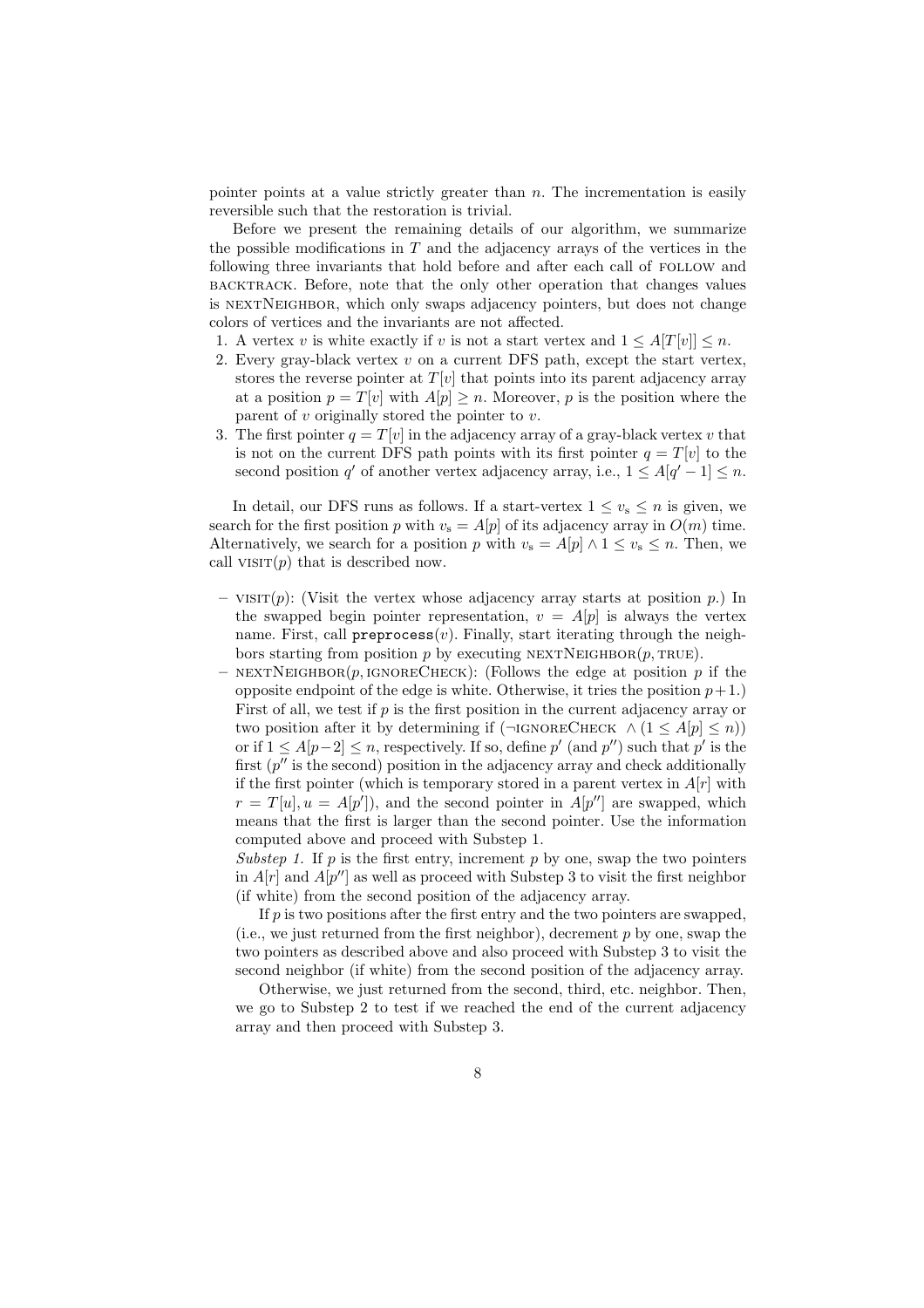Substep 2. We check if we require to backtrack, i.e, we reached the next adjacency array or are out of index in array A. Hence, check if  $(1 \leq A[p] \leq$  $n) \vee (p > n + m + 2)$ . If we have to backtrack, search for the largest position  $q < p$  such that  $1 \leq A[q] \leq n$  and call BACKTRACK $(q)$  unless  $A[q] = v_s$ . In that case color  $v_s$  gray-black by incrementing its firs adjacency pointer  $T[v_s]$ by one. We now have to explored everything reachable from  $v_s$ . If wanted, start a new DFS with a next white vertex.

Substep 3. Check if the edge at p points to a white vertex  $v = A[q]$  with  $q = A[p]$  by running the non-recursive procedure ISWHITE $(v)$ . If p does, call FOLLOW(p). Otherwise, call NEXTNEIGBOR( $p + 1$ , FALSE).

- ISWHITE $(v)$ : (Return TRUE exactly if the vertex v is white.) We check the first invariant, i.e., return  $v \neq v_s \wedge 1 \leq A[T[v]] \leq n$ .
- FOLLOW $(p)$ : (Discover a new child via an edge e stored at position p and color the new discovered vertex implicitly gray-black.) First we determine the position  $q = A[p]$  and the vertex  $v = A[q]$  where e points to. Second, we are going to create a reverse pointer in  $T[v]$  to backtrack later. To not lose the pointer previously stored in  $T[v]$  we store it in  $A[p]$ . In detail, remember the first pointer  $x = T[v]$  of the neighbor. Now, store the pointer inside  $A[p] = x$  and create a reverse pointer from the neighbors first adjacency entry into its parent's adjacency array by setting  $T[v] = p$ . Finally, visit the neighbor by executing  $VISIT(q)$ .
- BACKTRACK $(q)$ : (From a child v go to its parent where q is the beginning of v's adjacency array and  $p = T[v]$  with  $v = A[q]$  is a reverse pointer to the adjacency array of the parent.) Before going to the parent, we have to restore the edges that we modified by visiting  $v$  such that we fulfill the third invariant. In detail, we first restore the child's edge that was temporarily stored in the parent's adjacency array, but let it point one edge further to guarantee the third invariant. Thus, we set  $T[v] = A[p] + 1$  and  $A[p] = q$  with  $v = A[q]$  and  $p = T[v]$ . Finally, we call postprocess(v) and subsequently  $NEXTNEIGHBOR(p + 1, FALSE).$

Concerning the running time on  $n$ -vertex  $m$ -edge directed graphs, we can observe that all functions of our in-place DFS run in constant time per call. Moreover, VISIT and BACKTRACK are called  $O(n)$  times whereas all other functions are called  $O(m)$  times. Thus, our in-place DFS runs in  $O(n + m)$  time. Ignoring the calls for the user-defined functions as well as for isWhite, which is not recursive, we only make tail-calls and consequently require no recursion stack.

#### 3.2 Handling Vertices of Degree Zero

We now focus on a vertex  $v$  of degree zero. For an illustration see Fig. [5.](#page-9-0) The only operation that we can do after visiting  $v$  is to backtrack. Assume that we discover  $v$  from a vertex  $u$  of degree at least two from position  $p$ . We call preprocess(v) and postprocess(v). Now it remains to mark v as gray-black to avoid visiting it over other possible incoming edges. We define a vertex of degree zero as white if  $T[v] = v$  holds. Otherwise, v is gray-black. Whenever we visit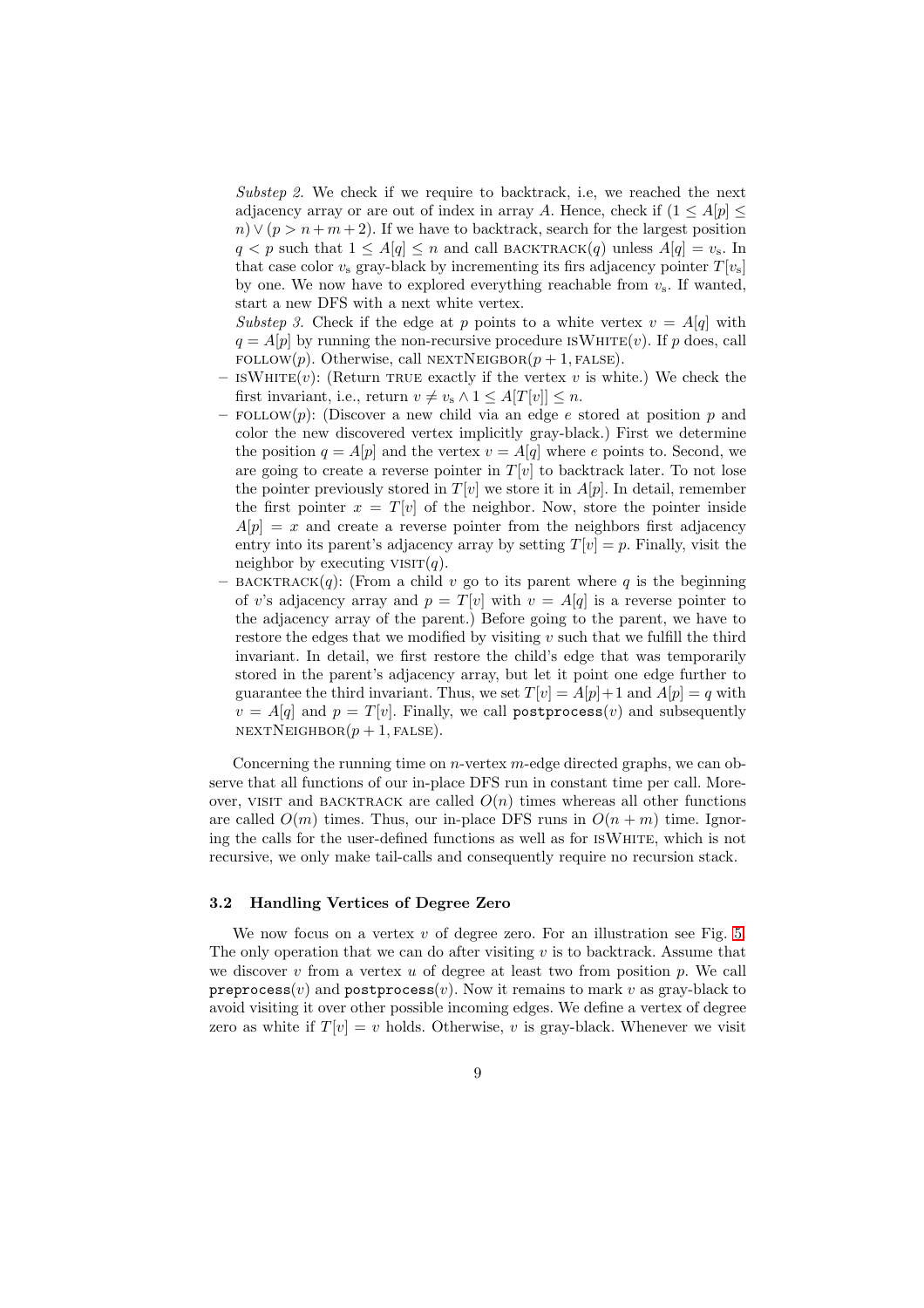

<span id="page-9-0"></span>Figure 5. The two left and two right figures show the states of the representation before and after exploring a vertex  $v \in V$  of degree zero from a vertex  $u \in V$ . On the left side  $u$  has degree at least two and on the right  $u$  has degree one.

v, we create a reverse pointer to u by setting  $T[v] = p$ —similar as we did for vertices of degree at least two—and so turn  $v$  gray-black. In contrast to vertices of degree at least two, we do not remove the reverse pointer when backtracking from  $v$ . Instead, we have to run a restoration after the DFS. Moreover, even if  $v$  was discovered from a swapped pointer in  $u$ , we do not change the reverse pointer stored in  $T[v]$  when unswapping the pointers, i.e., the reverse pointer never points to a first entry of an adjacency array. This helps to identify the reverse pointer during the restoration.

If v is visited from a vertex u of degree one, then u has only one adjacency entry. This means that we left  $u$  from its first adjacency position  $p$ . Creating a reverse pointer in this case will mark  $v$  as white. Instead of storing a reverse pointer for v in  $T[v]$  we (1) extend the first invariant such that a vertex v is white if additionally  $(T[v] = v)$  holds and (2) make v gray-black by storing the vertex name u in  $T[v]$ , i.e., set  $T[v] = A[p]$  instead of  $T[v] = p$ .

#### 3.3 Handling Vertices of Degree One

We now focus on vertices of degree one. When we are about to discover such a white vertex  $v$  from a vertex  $u$  of degree at least two. Let  $p$  be the position of the edge to v in the adjacency array of u. We can visit v and create a reverse pointer to u by setting  $T[v] = p$ . But there is a problem if we want to visit another degree one vertex  $v'$  from  $v:$  we have to leave  $v$  from the first position in v's adjacency array.

What we can observe is that the only proceeding step after visiting a vertex  $v$  of degree one is to follow  $v$ 's outgoing edge to the next white vertex or, if no such edge exists, to backtrack. Hence, we do not require to visit such a vertex adjacency array again (because the only existing neighbor is already visited), but need to backtrack over such a vertex to a previous vertex of degree at least two (or to the start vertex). The idea is that vertices visited from vertices of degree one do not store a reverse pointer pointing to the position where we left from, but store the vertex name of the vertex of degree one where they are visited from. Having stored the previous vertex enables the algorithm to call postprocess while backtracking over vertices of degree one.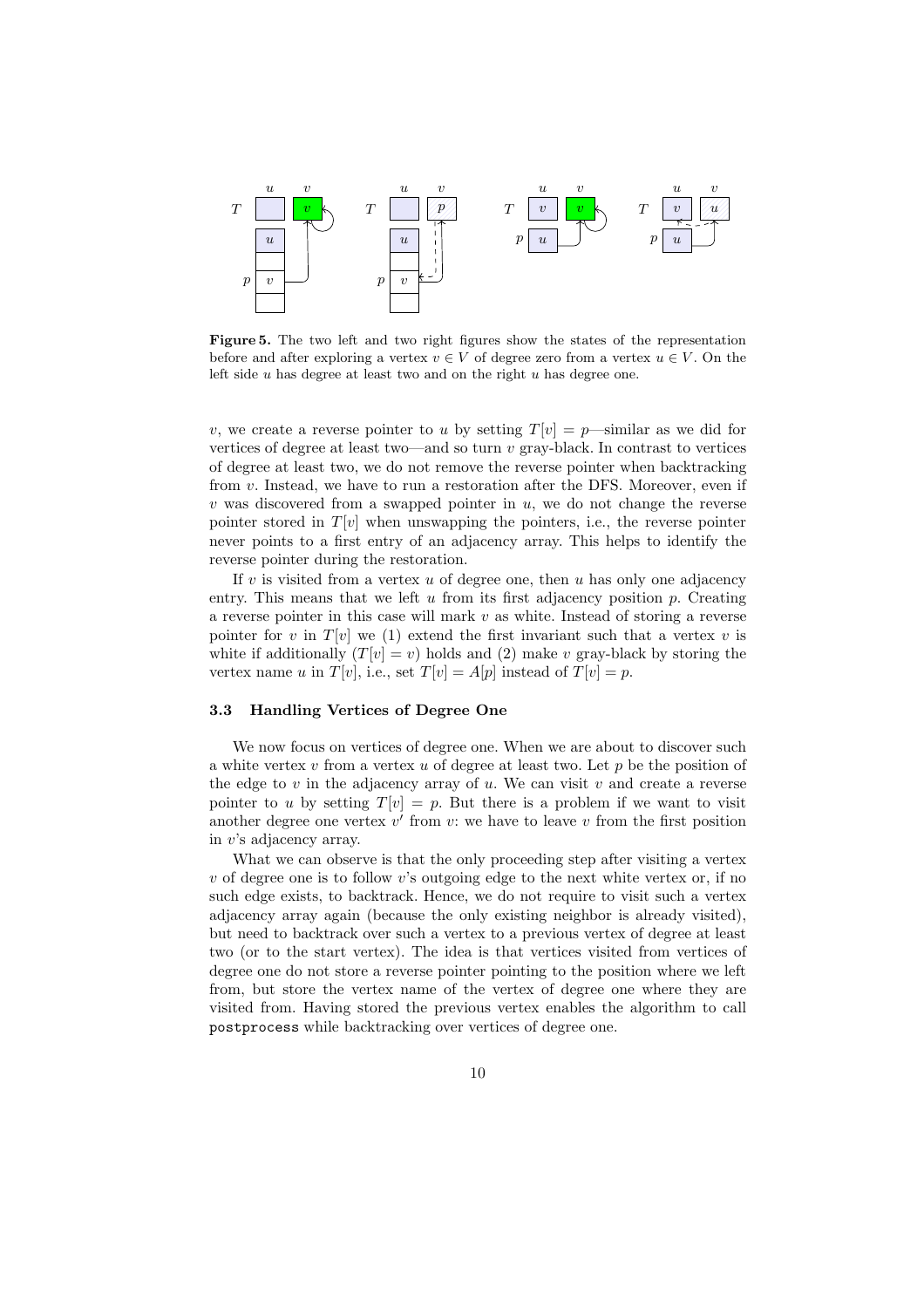

<span id="page-10-0"></span>**Figure 6.** Left: A path  $u, v, v', v'' \in V = \{1, \ldots, n\}$  with u and v'' as vertices of degree at least two and  $v$  and  $v'$  of degree one. Right: Situation after visiting every vertex on the path  $(u, v, v', v'')$ . The first adjacency entry of each vertex is the name of the predecessor or a pointer in its adjacency array. The first adjacency pointer of  $v''$  is stored at  $\bar{p}$ .

To recognize a vertex of degree one as visited we further extend the first invariant to our complete invariant for all vertex degrees: A vertex  $v \in V =$  $\{1, \ldots, n\}$  is white exactly if the following equation holds.

$$
(\underline{T[v]} = v \lor \underline{T[v]} > n) \land \underline{1 \leq A[T[v]] \leq n}
$$
  

$$
\deg(v) = 0 \quad \deg(v) = 1 \qquad \deg(v) \geq 2
$$

When backtracking we are not able to restore the pointers, but we restore the pointers after the DFS during an extra restoration described in the next subsection.

In detail, we handle vertices of degree one as follows: Now we consider a vertex  $u$  of degree at least two and a position  $p$  in  $u$ 's adjacency array that stores a pointer  $q = A[p]$  to the adjacency array of a vertex  $v = A[q]$  of degree one. See also Fig. [6.](#page-10-0) We use a *local temporary variable*  $q^*$  to remember the pointer  $q' = T[v]$  to a next white vertex  $v' = A[q']$  and—as usual—create a reverse pointer by setting  $T[v] = p$  that points back to the position p. Moreover, we remember in a *global temporary variable*  $\bar{p} = p$  until we reach a vertex of degree at least two (where we have to replace some pointer  $q^{\prime\prime\prime}$  by a reverse pointer. Since we do not want to lose  $q'''$ , we store it at position  $p$ —in some sense, we use our usual rule after contracting induced paths). Now  $v'$  can be of three types: A vertex of degree zero, of degree one, or of degree at least two.

A white vertex v' is of degree zero if the condition  $A[v'] = v'$  holds. If not, take  $q^*$  as the first position in v's adjacency array. Then, v' is of degree one exactly if it is not of degree zero and  $1 \leq A[q^* + 1] \leq n$  holds, i.e., at position  $q^* + 1$ , a new adjacency array starts. Otherwise, the vertex is of degree at least two.

We handle vertices of degree zero as described above. If  $v'$  has degree one, we store the next pointer  $q'' = T[v']$  in the local temporary variable  $q^*$  and create the reverse pointer  $T[v'] = v$ . In Fig. [6](#page-10-0) the vertex v turns gray-black because the third predicate of our invariant becomes false and  $v', v''$  turn gray-black because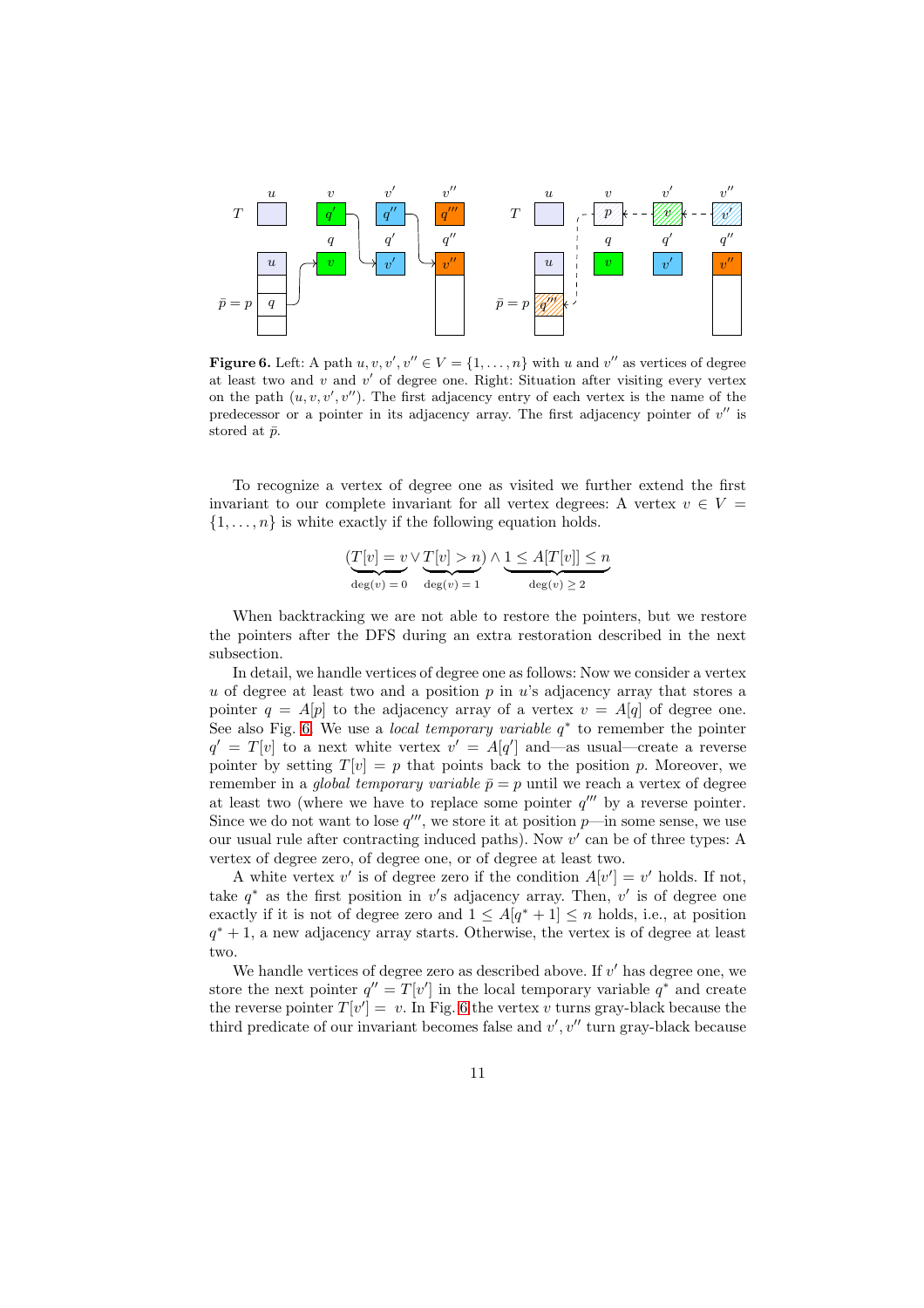the second predicate becomes false. Note that we can not store the pointer  $q^*$ inside  $A[q]$  since it is the first adjacency entry of v.

If we reach a vertex  $v'' = A[q'']$  of degree at least two, we first read the pointer  $q''' = T[v'']$ , remember it in  $q^*$  and set a reverse pointer  $T[v''] = v'$ . Now we have to store  $q''$ , but not in the previous vertex since it is of degree one. Instead, we store it at the remembered position  $\bar{p}$  of the previous vertex of degree at least two, i.e., we set  $A[\bar{p}] = q^*$  (in the example  $q^* = q'''$ ).

Now, whenever we have to access  $q^{\prime\prime\prime}$  we have to backtrack to the position  $\bar{p}$  that stores the pointer. Since we have to access this pointer only two times (whenever we need to compare the first two pointers of a vertex), the running time is still linear. After visiting a vertex of degree at least two, we can forget pointer  $\bar{p}$  again.

It remains to remark that, if a vertex of degree one is a start vertex, we use a global variable so that we do not need to store a pointer of another vertex  $v$  in its adjacency array to create a reverse pointer from a vertex  $v$  to the start vertex.

#### 3.4 Restoration

After running the DFS, we need to restore the representation. The restoration of vertices of degree at least two is simple. Let v be a vertex that points with  $T[v]$ into the adjacency array of a vertex of degree at least two. By the third invariant, v points with its first adjacency position at the second adjacency entry of another vertex, i.e., to restore the swapped begin-pointer representation of such a vertex set  $T[v] = T[v] - 1.$ 

It remains to restore entries in adjacency arrays that either belong to degreezero vertices or that are part of a chain of degree-one vertices. For the restoration of vertices of degree zero, we have to undo the changes shown in Fig. [5.](#page-9-0) Every vertex  $v$  of degree zero has a reverse pointer into the adjacency position of a vertex u from where v was discovered and u still points at v, i.e., u and v create a loop or v points at a position  $p + 1$  where p is the first adjacency position of  $u$  (happens if  $v$  was discovered from the first adjacency position of  $u$  that was swapped with the second).

To restore the state of  $v$  iterate over the adjacency arrays of all vertices and whenever encountering a position  $p > n$  with  $v = A[p]$  with  $v \leq n$ , we may have found a pointer to an adjacency array of degree zero. We found a loop exactly if  $T[v] = p \wedge A[p] \geq n$  (*u* has degree at least two) or if p is the start of the adjacency array and v points at the second position, i.e,  $u = A[p] \wedge T[v] = p+1$ , or if  $T[v] = u \wedge 1 \le u \le n$  (u has degree 1). For all cases we restore the state by setting  $T[v] = v$ .

To restore the state of vertices that are involved in a chain of degree-one vertices (recall Fig. [6\)](#page-10-0), we have to reverse the reverse pointers since we have not done it during the backtracking steps of the DFS to keep the vertices gray-black. To run the restoration we iterate over all adjacency arrays to find a pointer with a value v' with  $1 \leq v' \leq n$  and v' is a vertex of degree 1. Let v'' be the vertex whose adjacency array contains the pointer. Then follow the reverse pointers to further vertices  $v$  of degree one until a vertex  $u$  of degree at least two is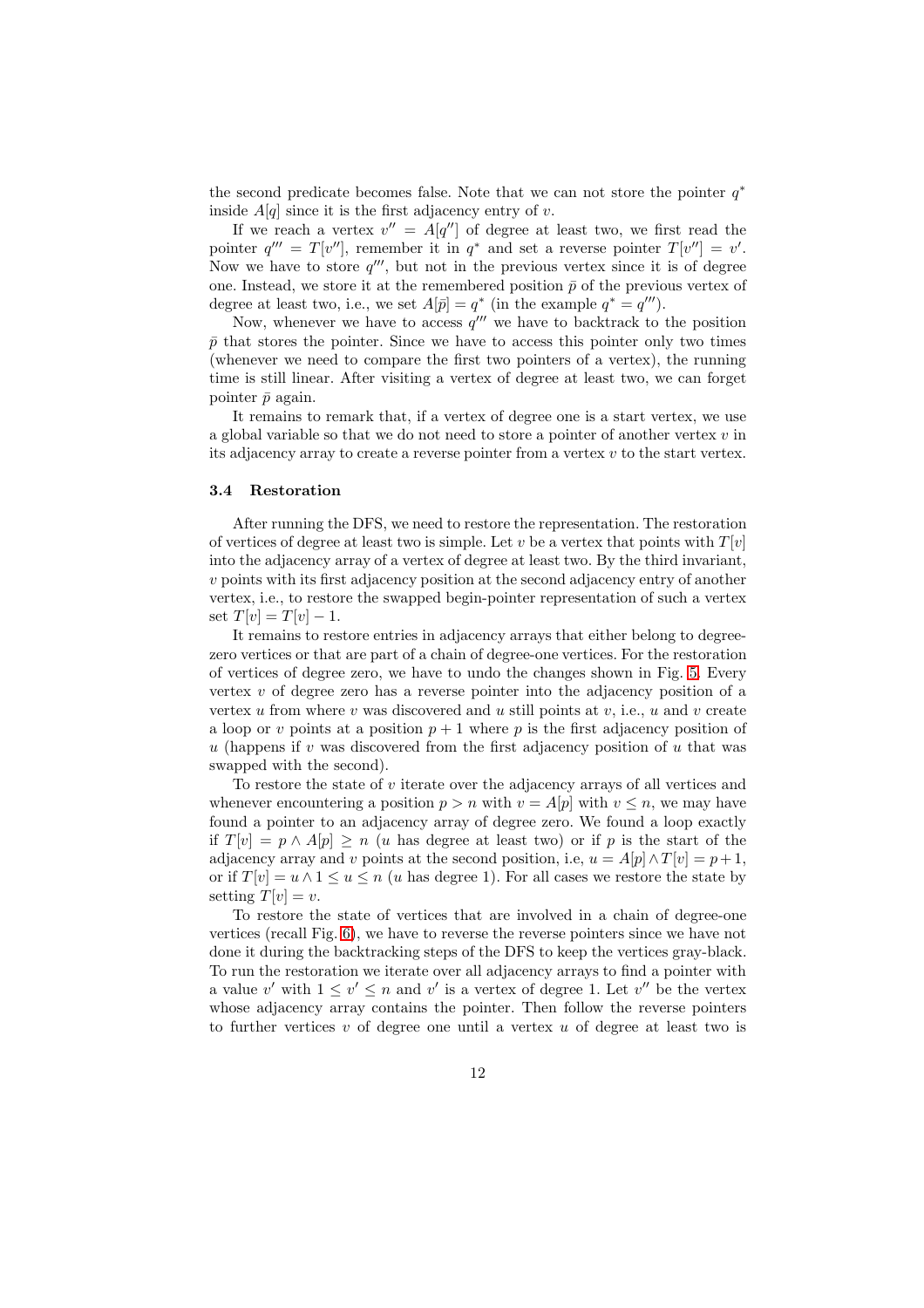reached. In each step we reverse the reverse pointer. Since we cannot find the right position of a vertex adjacency name, we do not restore the swapped begin pointer representation completely. Instead, store only vertex names (instead of pointers to those vertices) such that we can harmonize all by computing a sorted standard representation in a next step. Moreover, move the pointer  $q^{\prime\prime\prime}$  from u back to  $v''$  as shown in Fig. [6.](#page-10-0)

After these steps we have restored the direction of the pointers, but still use a vertex name instead of a pointer. Finally, run a transformation from a begin pointer representation to a sorted standard representation, but ignore the entries in the adjacency arrays that are already at most  $n$  since these are already restored.

The extensions due to the vertices of degree zero or one do not change the linear asymptotic running: Each such vertex can be handled in  $O(1)$  time if we ignore the steps to follow a chain of consecutive vertices of degree one from a vertex  $u$  of degree at least two to another vertex  $v''$  of degree at least two—recall Fig. [6.](#page-10-0) The chains are used whenever we access  $v''$ 's first pointer, which is temporary stored in u's adjacency array. This happens only 3 times (when checking the order of the first and the second pointer originally belonging to  $v''$ 's adjacency array). To bound the total time used on that chains, we can observe that the vertices in the chains are disjoint and therefore the time is  $O(n)$ . In a last step we reconstruct the representation where we iterate a constant number of times over the whole array A consisting of  $O(n + m)$  words. Altogether, the runtime sums up to  $O(n+m)$ .

**Theorem 4.** There is an in-place DFS for  $(un)directed$  graphs on the weak restore word RAM that runs in  $O(n+m)$  time on n-vertex m-edge graphs on our sorted standard representation consisting of  $n + m + 2$  words  $(n + 2m + 2$  words) and supports calls of the user defined functions pre- and postprocess.

If  $O(n(n+m))$  time is allowed, we can support pre- and postexplore: Whenever backtracking from a vertex  $v$  to a vertex  $u$  we know  $v$ 's name and return to a position p in u's adjacency entry. Thus,  $O(n)$  time allows us to lookup the vertex name  $u = A[q]$  by searching for the largest  $q < p$  with  $1 \leq A[q] \leq n$ .

## 4 Breadth-First Search

As usual for a BFS, our algorithm runs in rounds and, in round  $z - 1$  with  $z \in \mathbb{N}$ , all vertices of distance z from a start vertex are added into a new list. Then our algorithm can always iterate through a list of vertices and for each such vertex  $u$ , we iterate through  $u$ 's adjacency array. For a simpler description, assume that all vertices are initially white and whenever a vertex is added into the BFS tree, then it turns light-gray. If we are in the round where the vertex is processed, the vertex is dark-gray. After adding  $u$ 's white neighbors into a list for the next BFS round, the vertex turns black.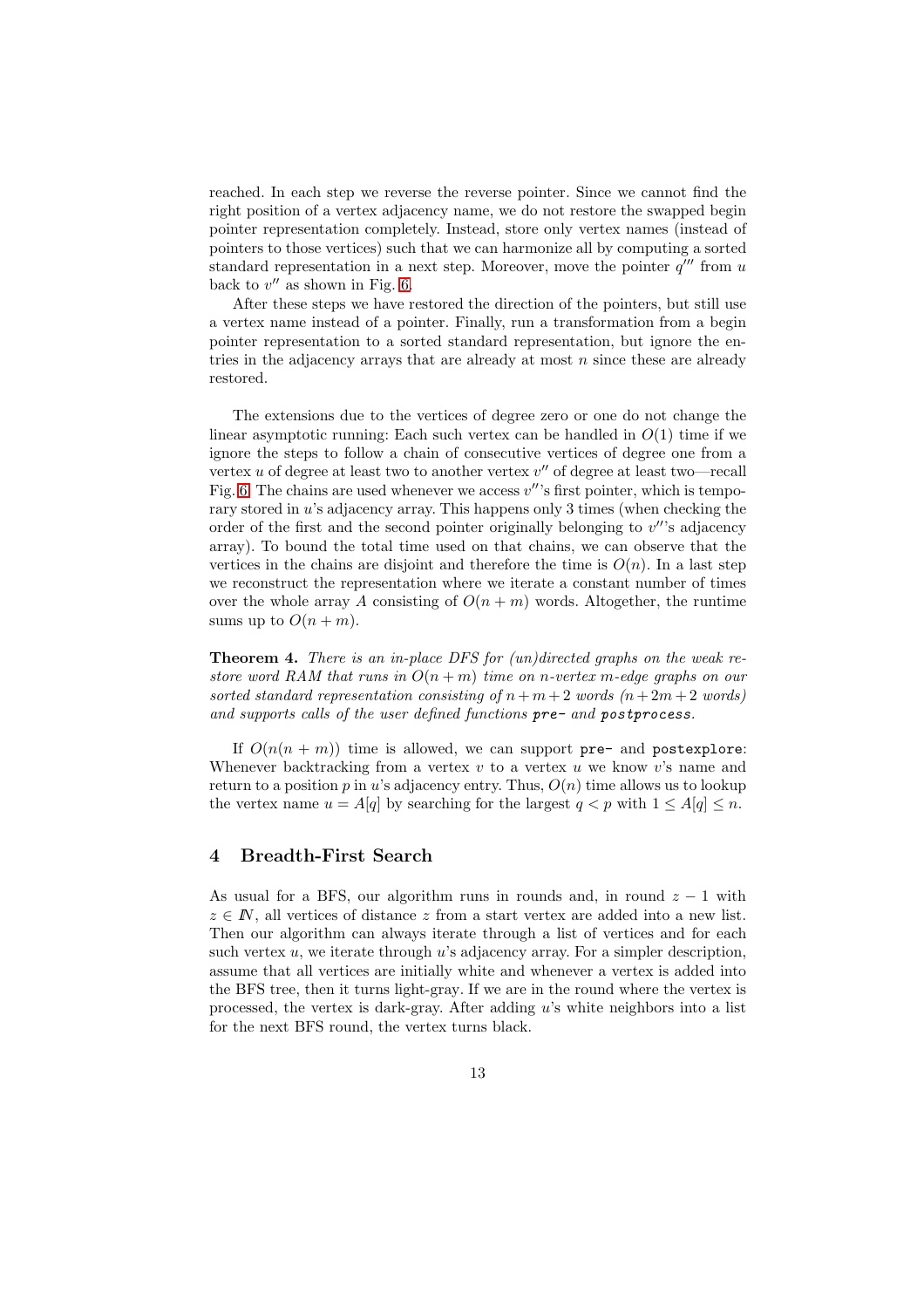To implement our BFS we make use of the following observation. In the sorted standard representation all words in the table T are stored in ascending order. Our idea is to partition  $T$  in regions such that the most significant bits of the words are equal per region. We use this to create a shifted representation of  $T$  by ignoring the most significant bits and shifting the words in  $T$  together (Lemma [5\)](#page-13-0) such that we have a linear number of bits free to store a c-color choice dictionary [\[16](#page-16-11)[,17,](#page-16-5)[20\]](#page-16-12) as demonstrated in Fig. [7.](#page-13-1) We encapsulate the read access to the words stored packed in T through a new data structure  $\mathcal T$ . The details of the access are described in the proof of Lemma [5.](#page-13-0)



<span id="page-13-1"></span><span id="page-13-0"></span>Figure 7. Shifted representation with c-color choice dictionary.

**Lemma 5.** Let  $c > 0$  be a constant and  $n \geq 2^{c+1}w$  be an integer. Having an array of n ordered words we can pack it in linear time with an in-place algorithm such that we have cn unused bits free and that we still can access all elements of the array in constant time. With a similar linear-time in-place algorithm, we can unpack the words.

Proof. The idea is to partition the array into parts such that each pair of words in a part has the same  $c' = c + 1$  significant bits. Since the sequence is ordered, we iterate over all words and look for the positions where one of the most  $c'$ significant bits change. During the construction we remember all these  $2^{c'} - 1$ positions in the working memory.

Now, the most significant c' bits of each word are equal per region. We treat them as unused space. If we store the remaining  $(w - c')$  bits of all words consecutively, they occupy  $n(w - c')$  bits in total such that it leaves  $c'n$  bits free to use. We use the last  $2^{c'}$  words to store c' and all the positions. Thus,  $c'n - 2^{c'}w \ge c'n - n = cn$  bits remain free.

For implementing a function  $\text{READ}(i \in \{1, \ldots, n\})$  that reads the *i*th original word, we have to identify its current position that can be distributed between two words, to cut its bits out of the two words and to use the remembered position to reconstruct its most significant bits. For the following description assume that the bits of a word are numbered from 0 (least significant) to  $w - 1$ (most significant).

In detail, the *i*th word in T originally stored at bit position  $w(i - 1)$  was shifted exactly  $c(i - 1)$  bits and now starts after  $x = (w - c)(i - 1)$  bits, i.e., it starts with bit  $y = (x \mod w)$  in the word  $((x \text{div } w) - 1)$  and consists of the next  $w - c$  bits. Using suitable shift operations we can get the *i*th word in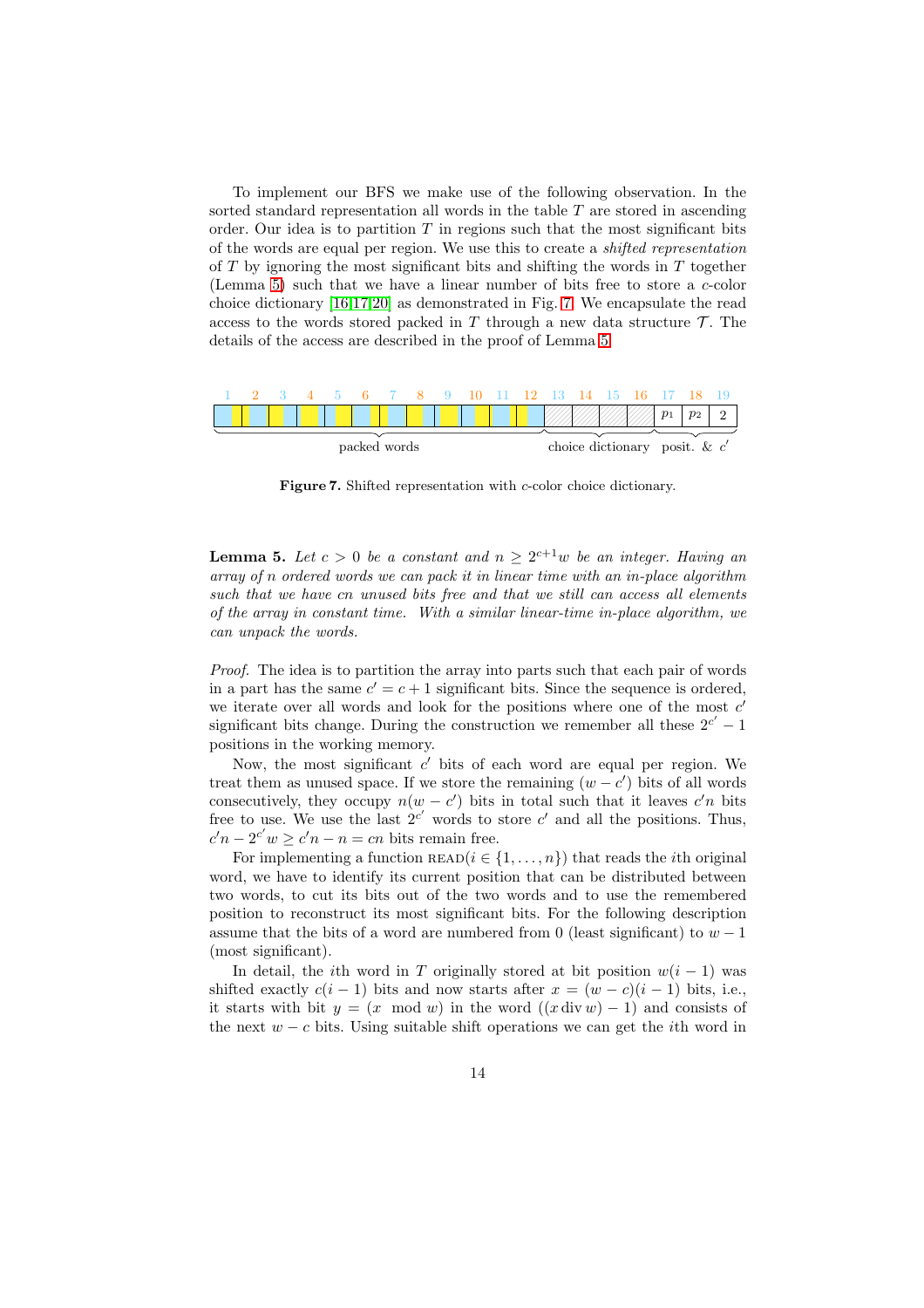constant time. To reconstruct its most significant bits, scan over the last  $c'$  words to determine the part to which i belongs.

To restore to the sorted standard representation of the array, we store  $c'$ and the positions in the working memory. Afterwards, we iterate over the words backwards and set  $T[i] = \text{READ}(i)$  for all  $i \in \{1, ..., n\}$ . □

Before we now obtain our linear-time BFS, we want to remark that the shifted representation cannot be used to run a standard DFS in-place since a stack for the DFS can require  $\Theta(n \log n)$  bits on *n*-vertex graphs and that many bits are not free in the shifted representation.

We first prepare the shifted representation of our graph (Lemma [5\)](#page-13-0). Then we can use the free bits to implement a  $c$ -color choice dictionary in which we store the colors of the vertices, and to iterate over colored vertices in constant time per vertex. The c-color choice dictionary provides the following functions.

- $-$  SETCOLOR $(v, q)$ : Colors an entry v with the color  $q \in \{0, \ldots, c-1\}.$
- $\text{COLOR}(v)$ : Returns the color of the entry v.
- CHOICE(q): Returns an (arbitrary) entry that has the color  $q \in \{0, \ldots, c-1\}$ .

To start our BFS at vertex  $v$ , we first initialize a  $c$ -color choice dictionary  $D$  for four colors {WHITE, LIGHT-GRAY, DARK-GRAY, BLACK} with all vertices being initially white. Remember in a global variable a round counter  $z = 0$  to output the round number for each vertex. Then, color the root vertex  $v$  lightgray by calling  $D.\text{SETCOLDR}(v, \text{LIGHT-GRAY})$ . Finally, we start to process the whole DFS-tree as follows.

Whenever the current round counter  $z$  is even, the idea is to iterate over the light-gray vertices and color their white neighbors dark-gray and if z is odd we do vice versa. We next explain the details for the case where  $z$  is even. For an odd z, simply switch the words light-gray and dark-gray below.

As long as there is a light-gray vertex  $v = D$ . CHOICE(LIGHT-GRAY), we output  $(v, z)$ , color v's white neighbors dark-gray, and color v black. To color the neighbors we iterate over v's adjacency array starting at position  $p = \mathcal{T}[v]$  and ending at  $q = \mathcal{T}[v+1] - 1$  where we define  $\mathcal{T}[n+1] = n+m+2$  as the end of our graph representation. For every neighbor  $u = A[j]$  with  $p \leq j \leq q$ we check if  $D$ .color(u) = WHITE and if so, we color u dark-gray by calling  $D.\text{SETCOLOR}(u, \text{DARK-GRAY})$ , otherwise we ignore it. After the iteration over v's adjacency array we call  $D$ .setCOLOR $(v, BLACK)$ . Since v is now black, the next call of  $D$ . CHOICE(LIGHT-GRAY) returns the next light-gray vertex if one exists.

If we could color a vertex dark-gray during the current iteration over the light-gray vertices, then there are vertices left to process: We increase  $z$  by one and start a new round by iterating now over the dark-gray colored vertices as described. Otherwise, the BFS finishes.

By Lemma [5,](#page-13-0) we can restore to the sorted standard representation.

**Theorem 6.** There is an in-place BFS for (un)directed graphs on the weak restore word RAM that runs in  $O(n+m)$  time on n-vertex m-edge graphs on our sorted standard representation consisting of  $n+m+2$  words  $(n+2m+2$  words).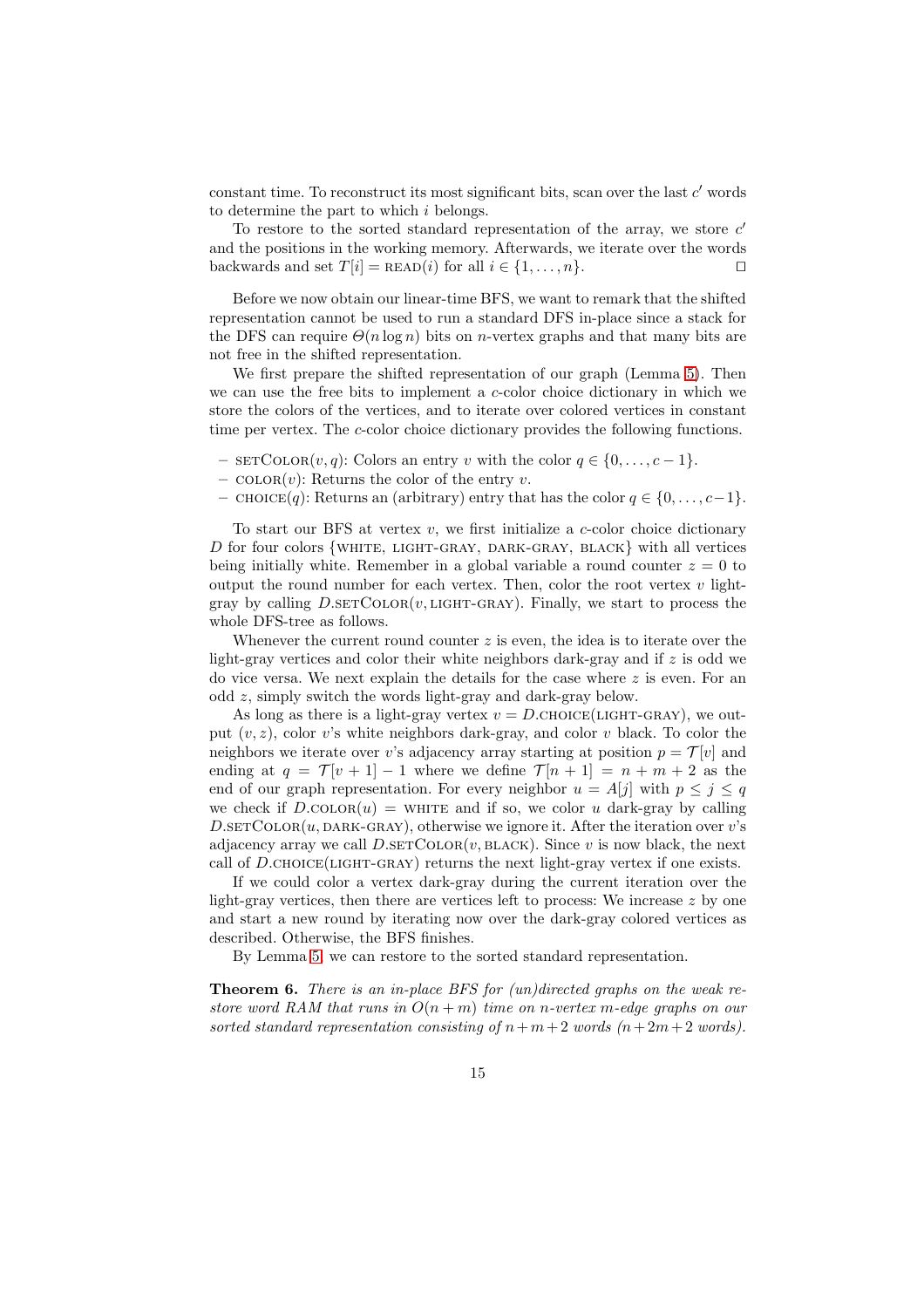### 5 Conclusion

We showed linear-time in-place algorithms for DFS and BFS on the weak restore word RAM that have the same asymptotic running time as the standard algorithms. To evaluate the usability in practice we implemented the folklore and the linear-time in-place DFS. The implementations are published on GitHub [\[21\]](#page-16-13).

Even if we consider our graph representation to be economical in its space requirement, Farzan and Munro [\[13\]](#page-16-14) showed a succinct graph representation with constant access-time that requires only  $(1+\epsilon)$  log  $\binom{n^2}{m}$  $\binom{n^2}{m}$  bits for any constant  $\epsilon > 0$ . An interesting open question is if it is possible to implement a (linear-time) inplace algorithm for DFS or BFS by using the succinct graph representation of Farzan and Munro or one that requires a little more space.

#### Acknowledgments

Andrej Sajenko was funded by the Deutsche Forschungsgemeinschaft (DFG, German Research Foundation) – 379157101.

## <span id="page-15-3"></span>References

- 1. Tetsuo Asano, Kevin Buchin, Maike Buchin, Matias Korman, Wolfgang Mulzer, Günter Rote, and André Schulz. Reprint of: Memory-constrained algorithms for simple polygons. Comput. Geom. Theory Appl., 47(3, Part B):469–479, 2014.
- <span id="page-15-5"></span>2. Tetsuo Asano, Taisuke Izumi, Masashi Kiyomi, Matsuo Konagaya, Hirotaka Ono, Yota Otachi, Pascal Schweitzer, Jun Tarui, and Ryuhei Uehara. Depth-first search using  $O(n)$  bits. In Proc. 25th International Symposium on Algorithms and Computation (ISAAC 2014), volume 8889 of LNCS, pages 553–564. Springer, 2014.
- <span id="page-15-4"></span>3. Luis Barba, Matias Korman, Stefan Langerman, Rodrigo I. Silveira, and Kunihiko Sadakane. Space-time trade-offs for stack-based algorithms. In Proc. 30th International Symposium on Theoretical Aspects of Computer Science (STACS 2013), volume 20 of  $LIPIs$ , pages  $281-292$ . Schloss Dagstuhl – Leibniz-Zentrum für Informatik, 2013.
- <span id="page-15-2"></span>4. Paul Beame. A general sequential time-space tradeoff for finding unique elements. SIAM J. Comput., 20(2):270–277, 1991.
- <span id="page-15-0"></span>5. Hervé Brönnimann, John Iacono, Jyrki Katajainen, Pat Morin, Jason Morrison, and Godfried Toussaint. Space-efficient planar convex hull algorithms. Theor. Comput. Sci., 321(1):25–40, 2004.
- <span id="page-15-7"></span>6. Sankardeep Chakraborty, Anish Mukherjee, Venkatesh Raman, and Srinivasa Rao Satti. A framework for in-place graph algorithms. In Proc. 26th Annual European Symposium on Algorithms (ESA 2018), LNCS, pages 13:1–13:16. Springer, 2018.
- <span id="page-15-6"></span>7. Sankardeep Chakraborty, Venkatesh Raman, and Srinivasa Rao Satti. Biconnectivity, chain decomposition and st-numbering using  $O(n)$  bits. In Proc. 27th International Symposium on Algorithms and Computation (ISAAC 2016), volume 64 of LIPIcs, pages 22:1-22:13. Schloss Dagstuhl - Leibniz-Zentrum für Informatik, 2016.
- <span id="page-15-1"></span>8. Timothy M. Chan, J. Ian Munro, and Venkatesh Raman. Selection and sorting in the "restore" model. In Proc. 25th Annual ACM-SIAM Symposium on Discrete Algorithms (SODA 2014), pages 995–1004. SIAM, 2014.